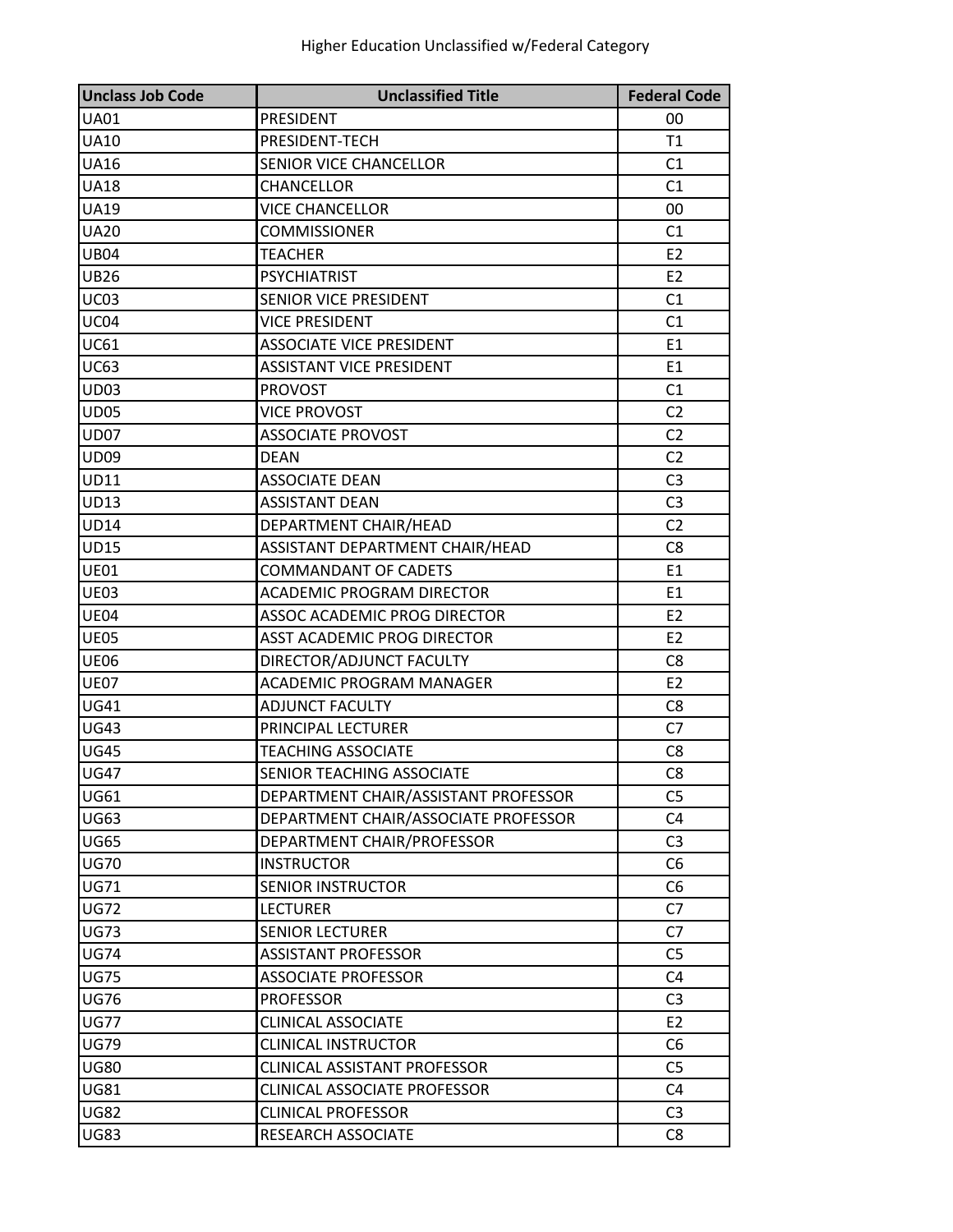| <b>Unclass Job Code</b> | <b>Unclassified Title</b>             | <b>Federal Code</b> |
|-------------------------|---------------------------------------|---------------------|
| <b>UG84</b>             | RESEARCH ASSISTANT PROFESSOR          | C <sub>5</sub>      |
| <b>UG85</b>             | RESEARCH ASSOCIATE PROFESSOR          | C <sub>4</sub>      |
| <b>UG86</b>             | <b>RESEARCH PROFESSOR</b>             | C <sub>3</sub>      |
| UG87                    | VISITING INSTRUCTOR                   | C <sub>8</sub>      |
| <b>UG88</b>             | <b>VISITING ASSISTANT PROFESSOR</b>   | C <sub>8</sub>      |
| <b>UG89</b>             | VISITING ASSOCIATE PROFESSOR          | C <sub>8</sub>      |
| <b>UG90</b>             | VISITING PROFESSOR                    | C8                  |
| <b>UG91</b>             | <b>ADJUNCT PROFESSOR</b>              | E2                  |
| <b>UG92</b>             | VISITING FACULTY                      | C <sub>8</sub>      |
| <b>UG93</b>             | <b>ALUMNI PROFESSOR</b>               | C <sub>3</sub>      |
| <b>UG95</b>             | NAMED PROFESSOR                       | E <sub>2</sub>      |
| <b>UG96</b>             | PROFESSOR OF PRACTICE                 | C <sub>3</sub>      |
| <b>UG97</b>             | <b>ENDOWED CHAIR</b>                  | C <sub>3</sub>      |
| <b>UG99</b>             | <b>RESEARCH INSTRUCTOR</b>            | C <sub>6</sub>      |
| <b>UH01</b>             | <b>LIBRARIAN</b>                      | 00                  |
| <b>UH06</b>             | <b>HEAD LIBRARIAN</b>                 | C <sub>8</sub>      |
| <b>UH07</b>             | DIRECTOR OF LIBRARY                   | C <sub>8</sub>      |
| <b>UH09</b>             | <b>MASTER TEACHER</b>                 | C8                  |
| <b>UH11</b>             | <b>ATHLETICS DIRECTOR</b>             | C1                  |
| <b>UH14</b>             | <b>ATHLETICS COACH</b>                | C <sub>9</sub>      |
| UH15                    | <b>ASSISTANT COACH</b>                | C <sub>9</sub>      |
| <b>UH16</b>             | <b>ATHLETICS ADMINISTRATOR</b>        | C <sub>9</sub>      |
| <b>UH18</b>             | ATHLETIC TRAINER                      | C <sub>9</sub>      |
| UI02                    | SENIOR MASTER TEACHER                 | C <sub>8</sub>      |
| <b>UK03</b>             | <b>ASSISTANT SCIENTIST</b>            | E <sub>2</sub>      |
| UK05                    | <b>ASSOCIATE SCIENTIST</b>            | E <sub>2</sub>      |
| <b>UK07</b>             | <b>SCIENTIST</b>                      | C <sub>8</sub>      |
| <b>UK09</b>             | <b>SENIOR SCIENTIST</b>               | E <sub>2</sub>      |
| <b>UK37</b>             | SENIOR EXTENSION ASSOCIATE            | C9                  |
| UK39                    | <b>MASTER EXTENSION ASSOCIATE</b>     | C <sub>9</sub>      |
| <b>UK41</b>             | <b>EXTENSION ASSOCIATE</b>            | C <sub>9</sub>      |
| <b>UK43</b>             | <b>EXTENSION AGENT-ASSISTANT</b>      | C <sub>9</sub>      |
| <b>UK45</b>             | <b>EXTENSION AGENT-ASSOCIATE</b>      | C <sub>9</sub>      |
| <b>UK47</b>             | <b>EXTENSION AGENT</b>                | C <sub>9</sub>      |
| UK49                    | SENIOR EXTENSION AGENT                | C <sub>9</sub>      |
| <b>UK51</b>             | EXTENSION DIRECTOR-ASSISTANT          | C <sub>2</sub>      |
| <b>UK53</b>             | <b>EXTENSION DIRECTOR-ASSOCIATE</b>   | C1                  |
| <b>UK55</b>             | <b>EXTENSION DIRECTOR</b>             | C <sub>2</sub>      |
| <b>UK57</b>             | SENIOR EXTENSION DIRECTOR             | E <sub>2</sub>      |
| <b>UK59</b>             | DIRECTOR RESEARCH & EXTENSION         | C <sub>2</sub>      |
| <b>UK61</b>             | RESIDENT/INTERN                       | C <sub>9</sub>      |
| UK63                    | POST DOCTORAL FELLOW                  | C <sub>8</sub>      |
| <b>UK65</b>             | <b>ASSISTANT EXTENSION SPECIALIST</b> | C9                  |
| <b>UK67</b>             | ASSOCIATE EXTENSION SPECIALIST        | C <sub>9</sub>      |
| <b>UK69</b>             | <b>EXTENSION SPECIALIST</b>           | C9                  |
| <b>UL01</b>             | AFFILIATE LIBRARIAN                   | C7                  |